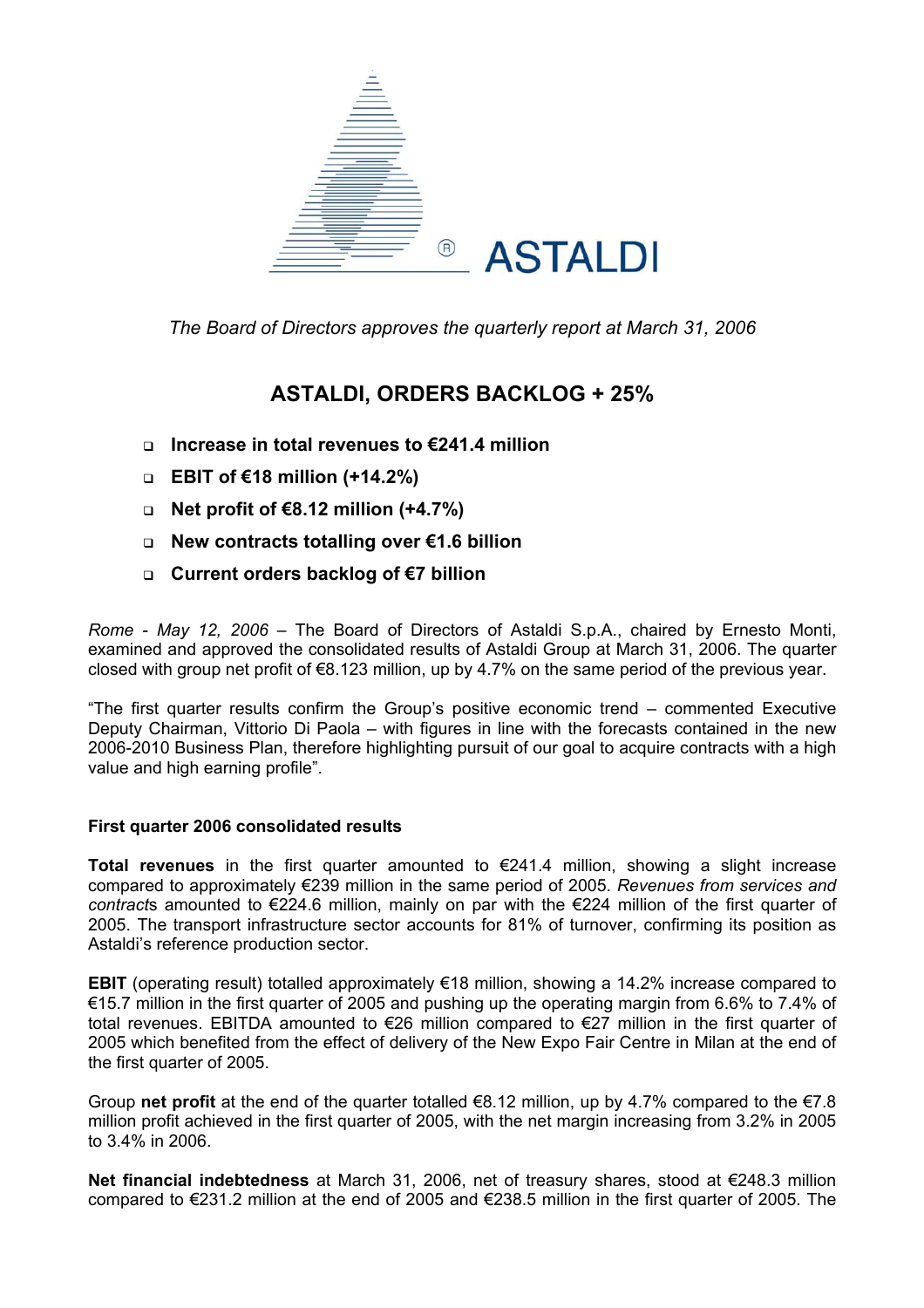figure confirms a debt/equity ratio of 0.93, lower than the unit and down on the 0.99 ratio recorded in the same quarter of 2005, reflecting the typical support provided by the quarter's seasonality and the investments for the start-up of the new awarded contracts. The *corporate debt/equity ratio*, which excludes the portion of debt related to concession and *project financing* activities as it is without recourse, stands at 0,80.

#### **Orders backlog**

New contracts acquired in the first quarter of 2006 totalled €1.2 billion. This figure brings the value of the Group's orders backlog at March 31, 2006 to over €6.5 billion, showing an annual growth rate of 17.5%, chiefly due to the new acquisitions in the transport infrastructure sector in Italy, Algeria and Central America. In the days following the close of the quarter, the Group was awarded additional contracts totalling over €430 million which bring the overall orders backlog to a value of approximately €7 billion.

Geographical distribution of the backlog shows that 86% of contracts are localised in the domestic market, mainly in railway infrastructures, and the remaining 14% from foreign projects, chiefly in America, Algeria, Romania and Turkey.

The main works acquired during the quarter include the general contracting project to construct Line C of the Rome underground, the project finance initiative to construct Line 5 of the Milan underground, and new contracts for railway and motorway infrastructures in Algeria.

#### **Subsequent events**

An intergovernmental agreement with Venezuela was signed subsequent to the close of the quarter. Said agreement sees Astaldi Group involved in the construction of new railway projects totalling \$3.7 billion that are not included in the company's orders backlog at the present time. The new 2006-2010 Business Plan for the next five years was also approved by the Board of Directors. Said plan is based on the Group's internal growth and is consequent to acceleration of the process to acquire new contracts over the last 15 months. The goals set in the 2006-2010 plan are confirmed.

ли в селото в селото в селото в селото в селото в селото в селото в селото в селото в селото в селото в селото<br>В селото в селото в селото в селото в селото в селото в селото в селото в селото в селото в селото в селото в<br>

*Listed on the Star segment of the Italian stock exchange, Astaldi Group has been active for more than 75 years, in Italy and abroad, in designing and constructing large-scale civil engineering works.* 

*The Group operates in the following areas of activity:* 

- *transport infrastructures (railways, undergrounds, roads, motorways, ports, and airports);*
- *hydraulic works and power production plants (dams, hydroelectric plants, water systems, oil pipelines, gas pipelines, and treatment plants);*
- *civil and industrial construction (hospitals, universities, airports, law courts, construction works for electrical and nuclear plants, car parks);*
- *concession of such works as car parks, remediation plants, etc.*

*The Group is currently a General Contractor capable of promoting financial aspects and coordinating all resources and skills for the optimal development and management of complex and high-value public works.* 

#### **For further information:**

**Astaldi S.p.A. PMS Corporate Communications**  Tel. 06/41766389 Tel. 06/42020970 *Alessandra Onorati Giancarlo Frè Torelli* Head IR & Corporate Communications **[a.onorati@astaldi.com](mailto:a.onorati@astaldi.com)**

**[www.astaldi.it](http://www.astaldi.it/)**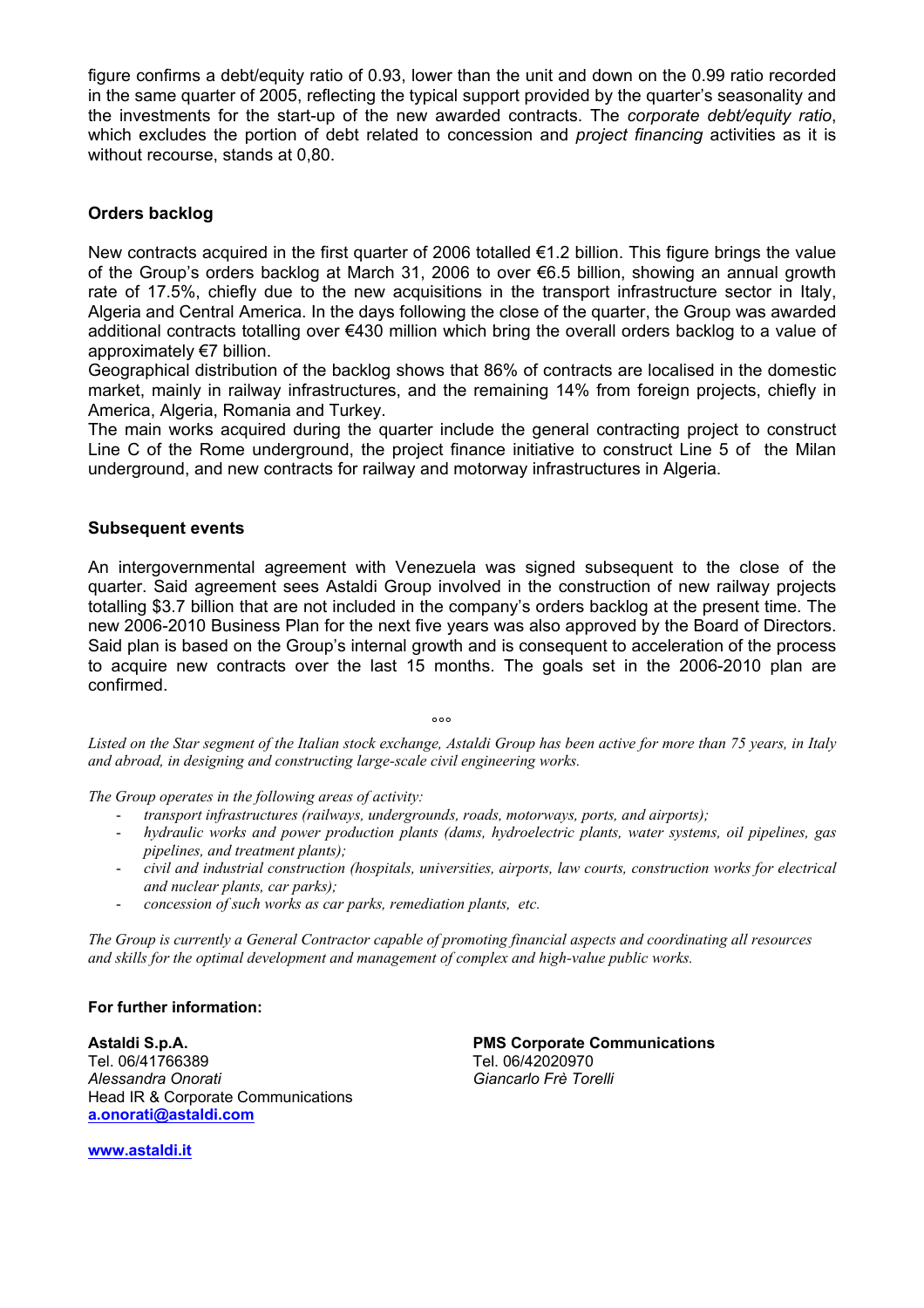### **Reclassified Consolidated Income Statement**

| (C/Mn)                                            | March 31,<br>2006 | $\frac{0}{0}$ | <b>March 31,</b><br>2005 | $\frac{0}{0}$ |
|---------------------------------------------------|-------------------|---------------|--------------------------|---------------|
| Contract revenues                                 | 224,625           | 93.1%         | 224,177                  | 93.8%         |
| Other revenues                                    | 16,772            | 6.9%          | 14,732                   | 6.2%          |
| <b>Total revenues</b>                             | 241,397           | 100.0%        | 238,909                  | 100.0%        |
| Costs of production                               | (166, 029)        | $(68.8\%)$    | (169, 177)               | $(70.8\%)$    |
| <b>Added value</b>                                | 75,368            | 31.2%         | 69,732                   | 29.2%         |
| Labor costs                                       | (43, 427)         | $(18.0\%)$    | (37,745)                 | $(15.8\%)$    |
| Other operating costs                             | (5,782)           | (2.4%)        | (4,606)                  | (1.9%)        |
| <b>Ebitda</b>                                     | 26,159            | 10.8%         | 27,381                   | 11.5%         |
| Depreciations and amortisations                   | (6, 363)          | $(2.6\%)$     | (6,283)                  | $(2.6\%)$     |
| Provisions for contractual risks                  | (2,061)           | (0.9%)        | (5,269)                  | (2.2%)        |
| Other provisions                                  |                   | 0.0%          | (126)                    | $(0.1\%)$     |
| (Capitalization of internal construction costs)   | 215               | 0.1%          | 14                       | 0.0%          |
| <b>Ebit</b>                                       | 17,950            | 7.4%          | 15,717                   | 6.6%          |
| Interest charges                                  | (3,985)           | (1.7%)        | (4,719)                  | $(2.0\%)$     |
| Impact of measurement of inv. under equity method | (1,063)           | (0.4%)        | 1,009                    | 0.4%          |
| <b>Profit before taxes</b>                        | 12,902            | 5.3%          | 12,007                   | 5.0%          |
| Taxes                                             | (5,289)           | $(2.2\%)$     | (4,867)                  | $(2.0\%)$     |
| Net income                                        | 7,613             | 3.2%          | 7,140                    | 3.0%          |
| <b>Minorities</b>                                 | 510               | 0.2%          | 615                      | 0.3%          |
| Group net income                                  | 8,123             | 3.4%          | 7,755                    | 3.2%          |